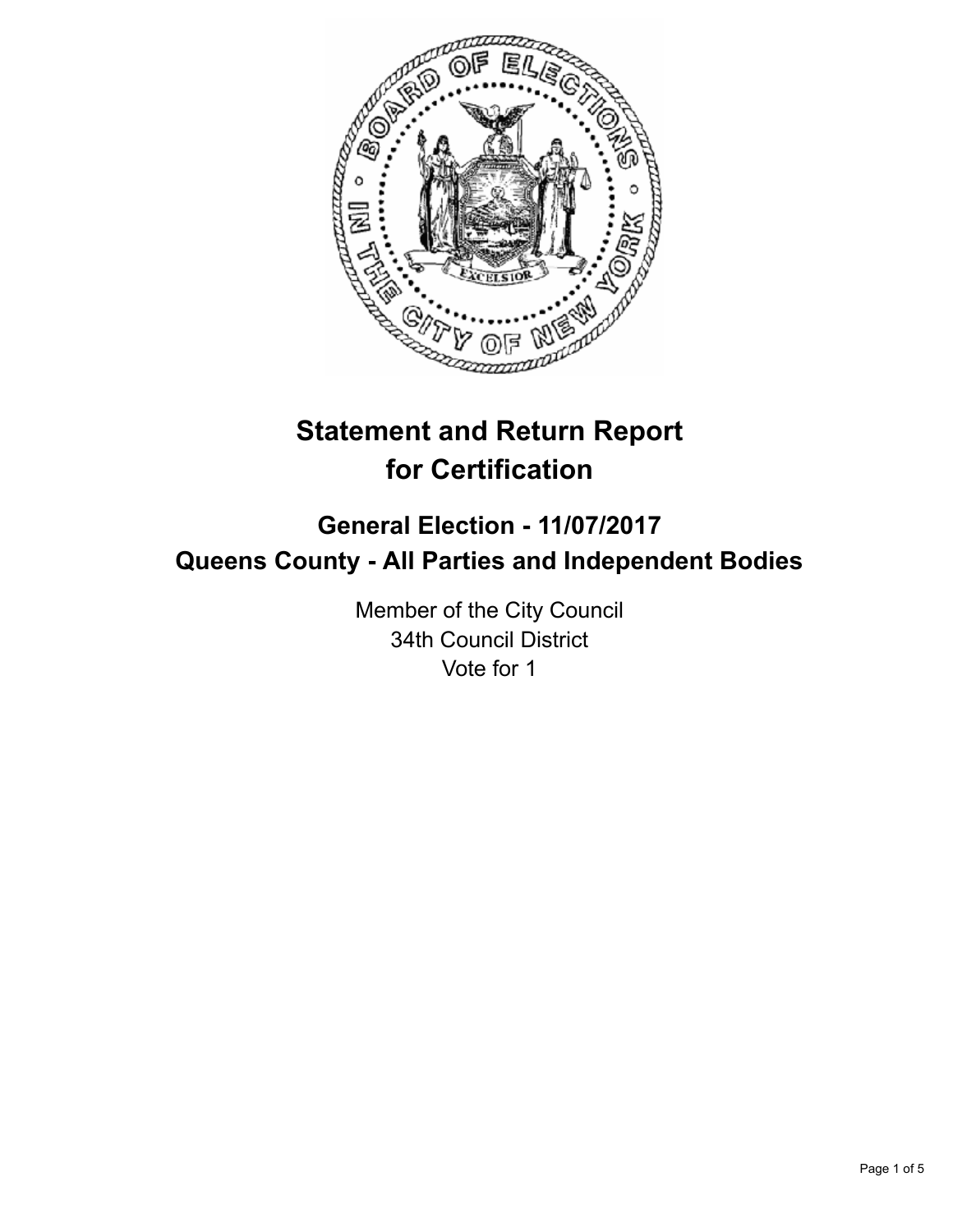

### **Assembly District 37**

| <b>PUBLIC COUNTER</b>                                    | 1.038          |
|----------------------------------------------------------|----------------|
| <b>MANUALLY COUNTED EMERGENCY</b>                        | 0              |
| <b>ABSENTEE / MILITARY</b>                               | 11             |
| <b>AFFIDAVIT</b>                                         | 20             |
| <b>Total Ballots</b>                                     | 1,069          |
| Less - Inapplicable Federal/Special Presidential Ballots | 0              |
| <b>Total Applicable Ballots</b>                          | 1,069          |
| ANTONIO REYNOSO (DEMOCRATIC)                             | 750            |
| ANTONIO REYNOSO (WORKING FAMILIES)                       | 158            |
| ALEXANDER MORALES (WRITE-IN)                             | 1              |
| BERNIE SANDERS (WRITE-IN)                                | 1              |
| CARLO MAX ACEVEDO (WRITE-IN)                             | 1              |
| ELIZABETH CROWLEY (WRITE-IN)                             | 1              |
| FATHER JAMES KELLY (WRITE-IN)                            | 1              |
| JOHN PROVENZANO (WRITE-IN)                               | 1              |
| MARCIN KURZATKOWSKI (WRITE-IN)                           | 1              |
| MATTHEW TUZYNSKI (WRITE-IN)                              | 1              |
| MICKEY MOUSE (WRITE-IN)                                  | 1              |
| NICOLE MALLIOTAKIS (WRITE-IN)                            | 1              |
| ROBERT HOLDEN (WRITE-IN)                                 | 1              |
| RYAN HALLAHAN (WRITE-IN)                                 | $\mathbf{1}$   |
| SHERIDAN TEKOSKY (WRITE-IN)                              | 1              |
| STEVE DAY (WRITE-IN)                                     | 1              |
| UNATTRIBUTABLE WRITE-IN (WRITE-IN)                       | $\overline{2}$ |
| <b>Total Votes</b>                                       | 924            |
| Unrecorded                                               | 145            |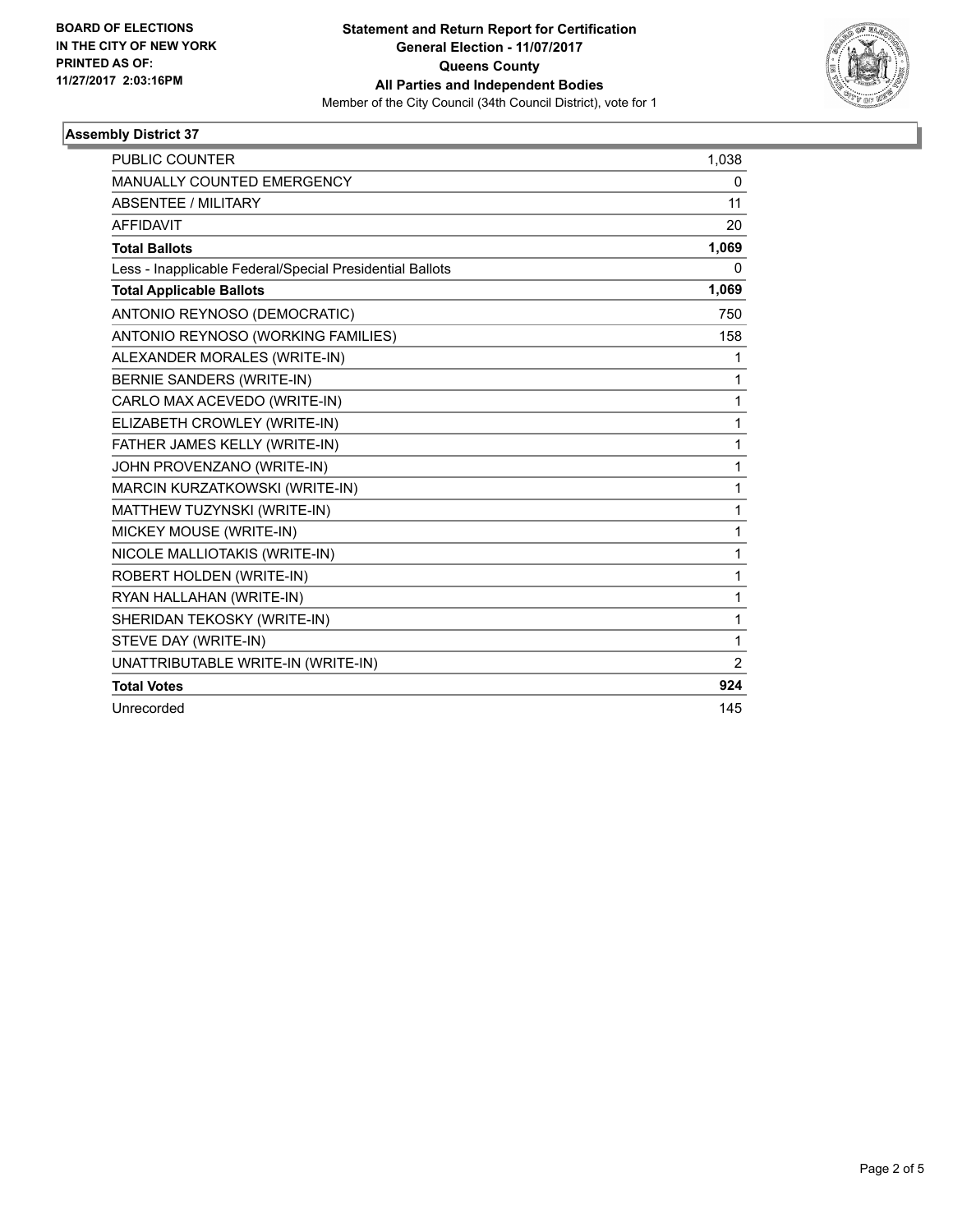

### **Assembly District 38**

| <b>PUBLIC COUNTER</b>                                    | 1,591          |
|----------------------------------------------------------|----------------|
| MANUALLY COUNTED EMERGENCY                               | 0              |
| ABSENTEE / MILITARY                                      | 21             |
| <b>AFFIDAVIT</b>                                         | 25             |
| <b>Total Ballots</b>                                     | 1,637          |
| Less - Inapplicable Federal/Special Presidential Ballots | 0              |
| <b>Total Applicable Ballots</b>                          | 1,637          |
| ANTONIO REYNOSO (DEMOCRATIC)                             | 1,190          |
| ANTONIO REYNOSO (WORKING FAMILIES)                       | 221            |
| CARLOS DANGER (WRITE-IN)                                 | 1              |
| ELIZABETH CROWLEY (WRITE-IN)                             | 1              |
| FRANCISCO MOYA (WRITE-IN)                                | 1              |
| JOHN SEMINERIO (WRITE-IN)                                | 1              |
| JOSE TORRES (WRITE-IN)                                   | 1              |
| OSMAN SOSA (WRITE-IN)                                    | 1              |
| RICHARD SAEUZ (WRITE-IN)                                 | 1              |
| TIM TORRES (WRITE-IN)                                    | 1              |
| TOMMY TORRES (WRITE-IN)                                  | 1              |
| UNATTRIBUTABLE WRITE-IN (WRITE-IN)                       | $\overline{2}$ |
| WILLIAM LOPEZ (WRITE-IN)                                 | 1              |
| <b>Total Votes</b>                                       | 1,423          |
| Unrecorded                                               | 214            |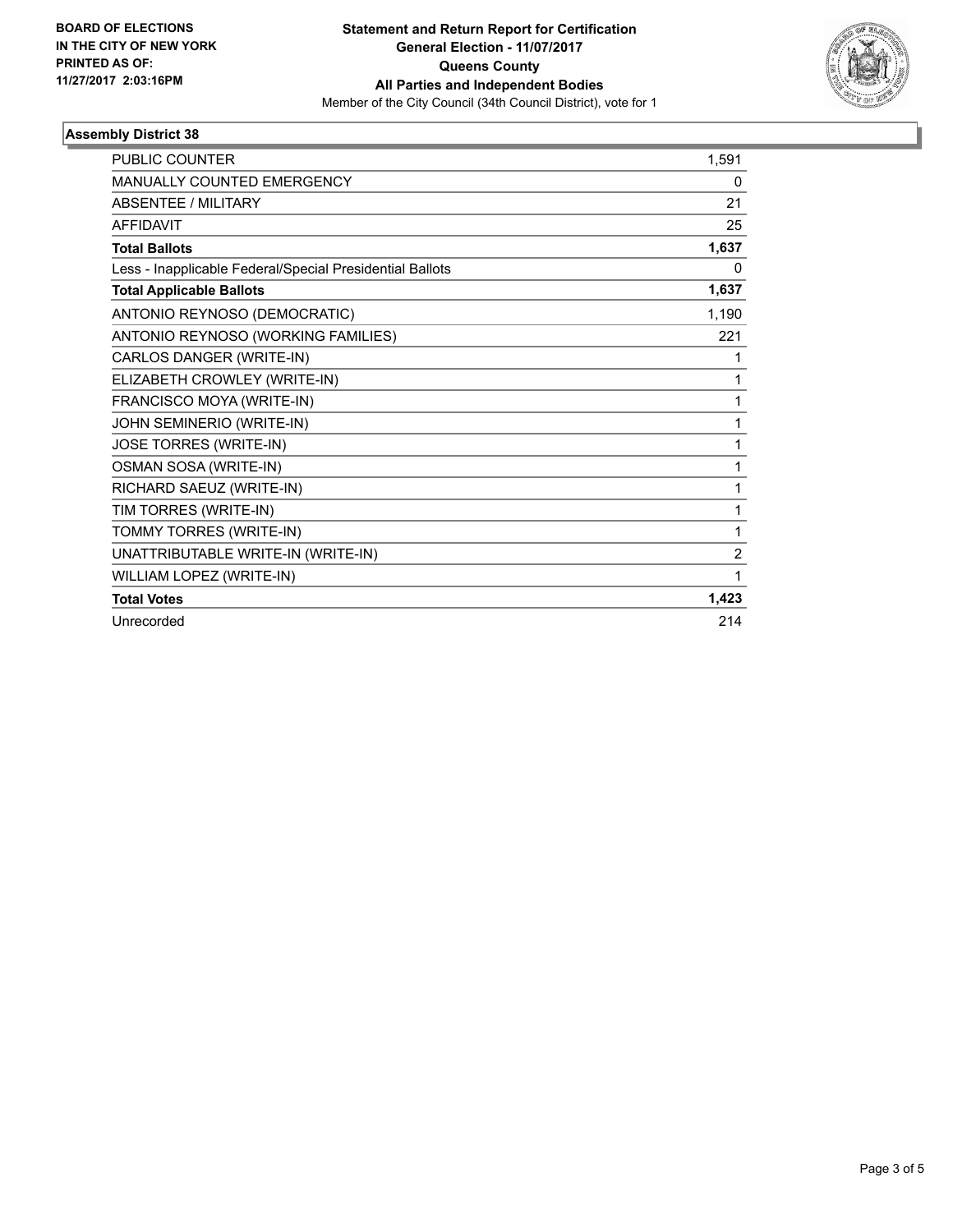

### **Total for Member of the City Council (34th Council District) - Queens County**

| PUBLIC COUNTER                                           | 2,629 |
|----------------------------------------------------------|-------|
| MANUALLY COUNTED EMERGENCY                               | 0     |
| <b>ABSENTEE / MILITARY</b>                               | 32    |
| AFFIDAVIT                                                | 45    |
| <b>Total Ballots</b>                                     | 2,706 |
| Less - Inapplicable Federal/Special Presidential Ballots | 0     |
| <b>Total Applicable Ballots</b>                          | 2,706 |
| ANTONIO REYNOSO (DEMOCRATIC)                             | 1,940 |
| ANTONIO REYNOSO (WORKING FAMILIES)                       | 379   |
| ALEXANDER MORALES (WRITE-IN)                             | 1     |
| BERNIE SANDERS (WRITE-IN)                                | 1     |
| CARLO MAX ACEVEDO (WRITE-IN)                             | 1     |
| CARLOS DANGER (WRITE-IN)                                 | 1     |
| ELIZABETH CROWLEY (WRITE-IN)                             | 2     |
| FATHER JAMES KELLY (WRITE-IN)                            | 1     |
| FRANCISCO MOYA (WRITE-IN)                                | 1     |
| JOHN PROVENZANO (WRITE-IN)                               | 1     |
| JOHN SEMINERIO (WRITE-IN)                                | 1     |
| JOSE TORRES (WRITE-IN)                                   | 1     |
| MARCIN KURZATKOWSKI (WRITE-IN)                           | 1     |
| MATTHEW TUZYNSKI (WRITE-IN)                              | 1     |
| MICKEY MOUSE (WRITE-IN)                                  | 1     |
| NICOLE MALLIOTAKIS (WRITE-IN)                            | 1     |
| OSMAN SOSA (WRITE-IN)                                    | 1     |
| RICHARD SAEUZ (WRITE-IN)                                 | 1     |
| ROBERT HOLDEN (WRITE-IN)                                 | 1     |
| RYAN HALLAHAN (WRITE-IN)                                 | 1     |
| SHERIDAN TEKOSKY (WRITE-IN)                              | 1     |
| STEVE DAY (WRITE-IN)                                     | 1     |
| TIM TORRES (WRITE-IN)                                    | 1     |
| TOMMY TORRES (WRITE-IN)                                  | 1     |
| UNATTRIBUTABLE WRITE-IN (WRITE-IN)                       | 4     |
| WILLIAM LOPEZ (WRITE-IN)                                 | 1     |
| <b>Total Votes</b>                                       | 2,347 |
| Unrecorded                                               | 359   |